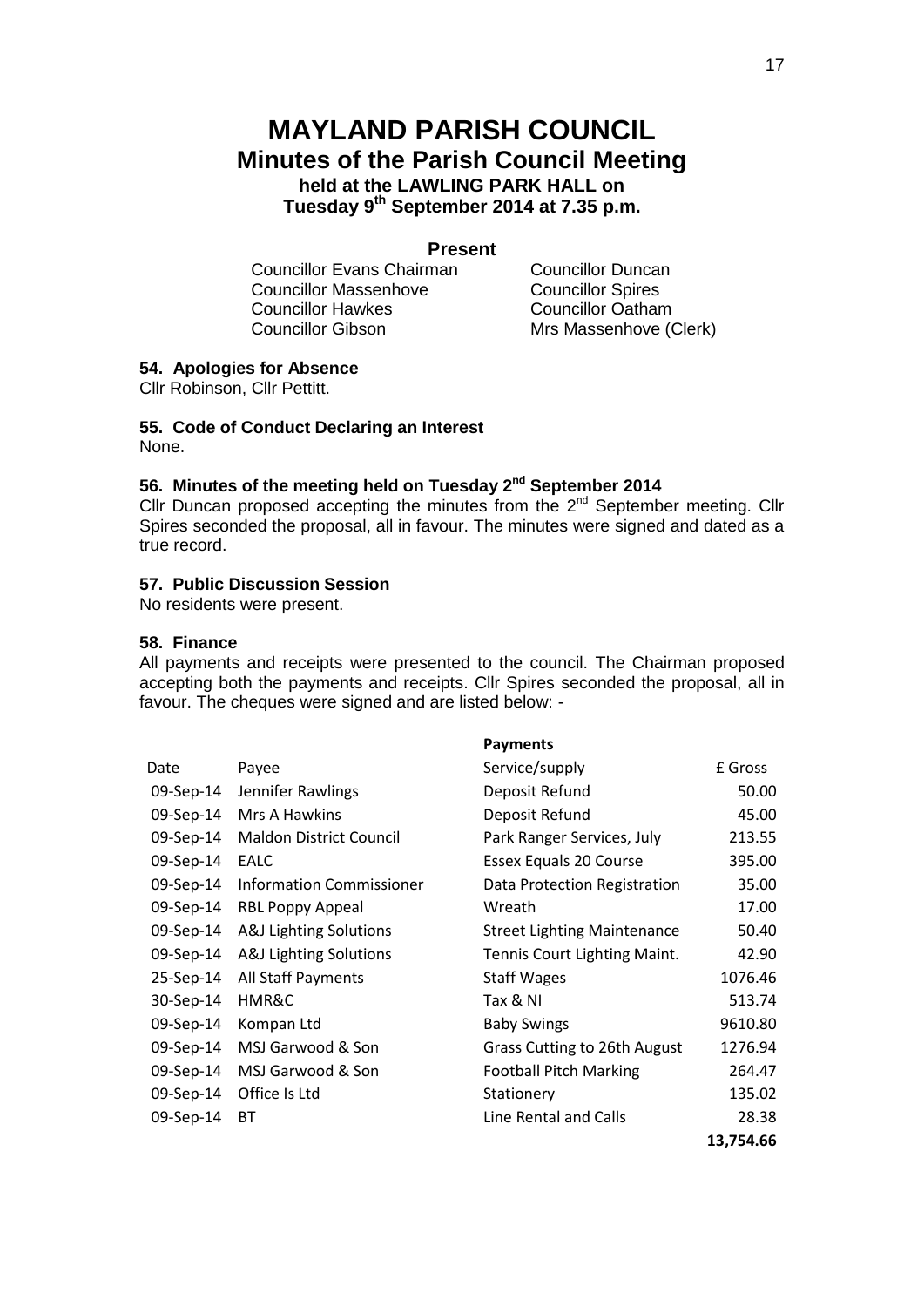|              |                                  | ncccipto                |         |
|--------------|----------------------------------|-------------------------|---------|
| Date         | Received from                    | Description             | £ Gross |
| 21-Aug-14    | <b>Aylett's Charitable Trust</b> | Donation                | 41.50   |
| 21-Aug-14    | Debs Fitness                     | <b>August Hall Fees</b> | 91.00   |
| 21-Aug-14    | M J Rawlings                     | Hall Hire and Deposit   | 80.00   |
| $21$ -Aug-14 | <b>Various Residents</b>         | <b>Tennis Fees</b>      | 65.00   |
| $02$ -Sep-14 | Debs Fitness                     | September Hall Fees     | 91.00   |
| 02-Sep-14    | <b>Boxing Club</b>               | Sept/Oct Hall Fees      | 315.00  |
| $02$ -Sep-14 | Mayland Village Fete Committee   | Hall Hire and Deposit   | 92.00   |
| $02$ -Sep-14 | Mayland Village Fete Committee   | Hall Hire               | 42.00   |
|              |                                  |                         | 817.50  |
|              |                                  |                         |         |

**Receipts** 

|      |                          | <b>Petty Cash</b>           |         |
|------|--------------------------|-----------------------------|---------|
| Date | Pavee                    | Service/supply              | £ Gross |
|      | 26-Aug-14 Symantec Store | Norton 360 1yr Subscription | 64.99   |
|      |                          |                             | 64.99   |

#### **59. Planning**

#### **Correspondence from MDC's Planning Services**

Breach of condition on approved planning permission – The Chairman summarised the contents of a letter from MDC stating that an investigation by the Planning Enforcement section has commenced. The Parish Council will respond to this letter requesting that conditions are met before building work is allowed to commence.

#### **Consideration of applications for the council to make comment to the Planning Authority**

**FUL/MAL/14/00750** Pair of identical one and half storey detached dwellings with associated external works

Plot Between 8 & 16 Promenade

7 Objections - No surface water should be discharged onto the public footpath, there is insufficient parking, the proposed development would appear cramped and out of character. The Parish Council will request that this application goes to committee with regard to the builder's unwillingness to comply with a condition on a previous approved planning application.

#### **Planning decisions made by the local Planning Authority OUT/MAL/14/00130 Mayland**

Repositioned/replacement workshop with some matters reserved Manspeed Sunnyside Grange Avenue Appproved

**HOUSE/MAL/14/00421** Two-storey, hipped roof side extension with the inclusion of a single-storey pitched roof rear extension and pitched roof dormers to the front and rear (Resubmission) 9 Nipsells Chase Approved

#### **Appeal decisions made by the local Planning Authority**

**FUL/MAL/13/00822 APP/X1545/A/14/2217650** Little Ashtree Farm, Steeple Road Revised application following refusal (FUL/MAL13/00091) new barn style dwelling. Appeal Dismissed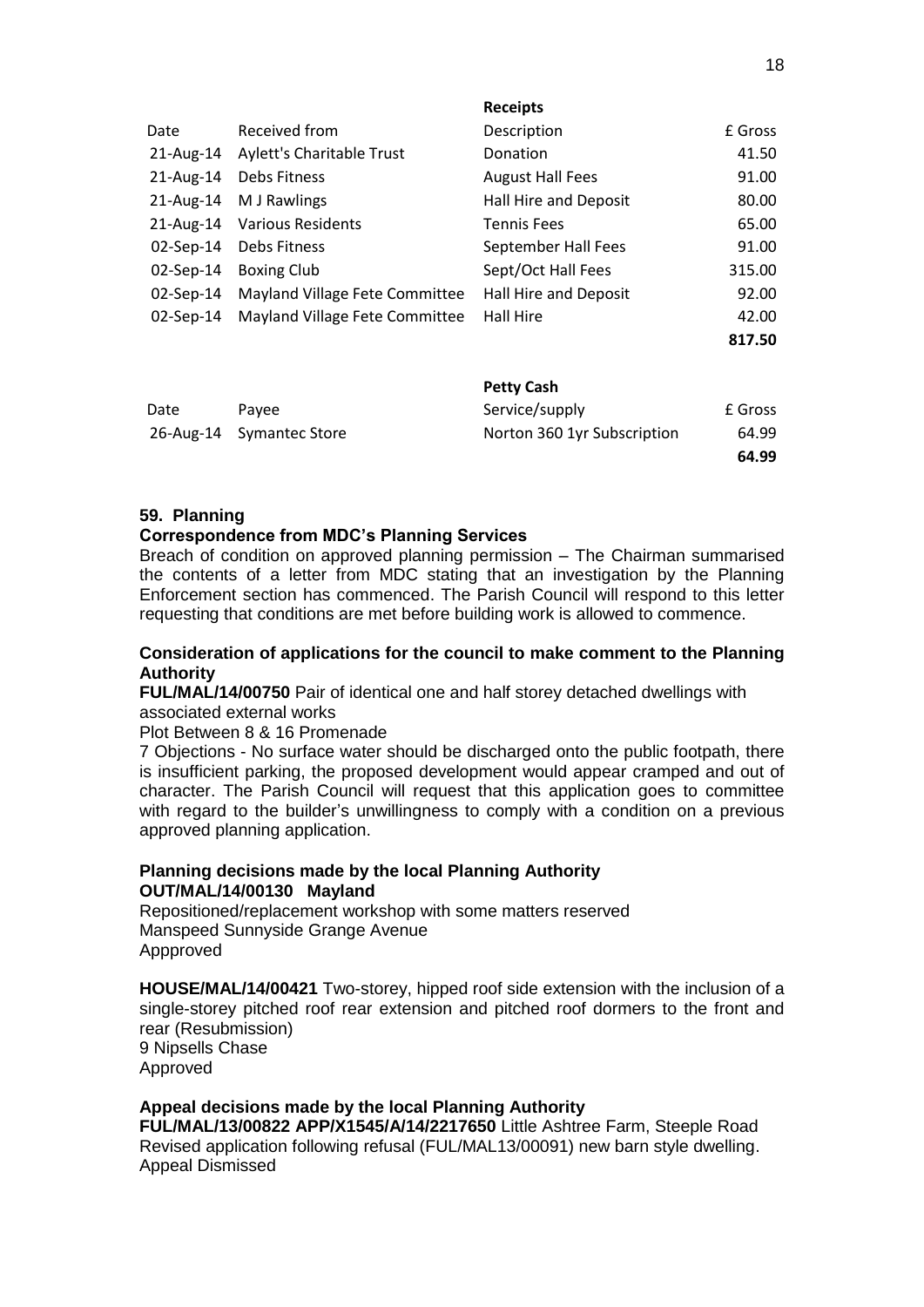Councillors discussed the issue of meeting dates falling such that planning responses to MDC are delayed. It was suggested that affected planning applications are highlighted to councillors so that additional meetings may be held if considered necessary. Clerk to alert councillors as required.

**59. Lawling Park Committee** Including Bakersfield, Lawling Playing Field & Dog Walk Area

The baby swings have been installed and are in use, however they have already had to be unwound from their frame following misuse. CCTV footage was checked, but revealed nothing.

#### **60. Neighbourhood Plan Committee**

The appointment of Cllr Duncan and Cllr Massenhove to the Neighbourhood Plan Committee at the previous parish council meeting was noted. The Chairman proposed that all councillors present who are not yet members of the NP committee, i.e. Cllr Oatham, Cllr Hawkes and Cllr Gibson, be elected onto it. This is so that councillors can be called upon to attend Neighbourhood Plan meetings when required, so ensuring that these smaller meetings are always quorate. Cllr Massenhove seconded the proposal, all in favour.

#### **61. Highways**

Overgrown shrubs along Steeple Road between The Drive and Nipsell's Chase require attention. **Clerk** to contact Highways.

Two areas of Nipsell's Chase require repair – there is a crack in the road near no. 73, and the road is breaking up along just before the junction with Orchard Drive. **Clerk**  to contact Highways.

Parking on double yellow lines is causing problems on the first bend in Bramley Way, particularly in the evening. **Clerk** to contact South Essex Parking Partnership.

It was noted that the congestion around the bus stop near the shops in Imperial Avenue has been reported to ECC, an enquiry number has been allocated and the issue is being investigated.

It was noted that the footpath at Nipsell's Chase is now designated as a restricted byway of 3.5m width. Councillors wish to know if there is a time limit for removal of the gate. **Clerk** to contact ECC legal department.

**62. Parks & Open Spaces** Including George Cardnells Memorial Field, Everitt Brothers Memorial Park & Mayland Nature Reserve.

**Cllr Oatham** offered to repair the map at the nature reserve.

Park Benches – It was unclear if there is a budget for these. **Clerk** to investigate.

**63. Village Environment** Including Lighting, Vandalism, Sea Wall, Transport Cllr Massenhove reported that he has contacted our community police officer to arrange to discuss how to deal with the current wave of anti-social behaviour. It was noted that, in addition to the broken lamp top in Bakersfield, the supporting column is loose. Clerk to obtain quote for repairs.

#### **64. CCTV**

A second quote for upgrading the CCTV is required. **Clerk** to confirm specification with Cllr Oatham before obtaining quote.

#### **65. Office and Training**

The Parish Council's e-mail and telephone services were discussed in respect of current issues with our e-mail address and the potential move of the clerk's office to the Lawling Park Hall. Cllr Massenhove proposed setting up payment to keep the Parish Council's e-mail address for the present and also finding out the cost of installing a phone line at the hall. Cllr Spires seconded the proposal. All in favour. A